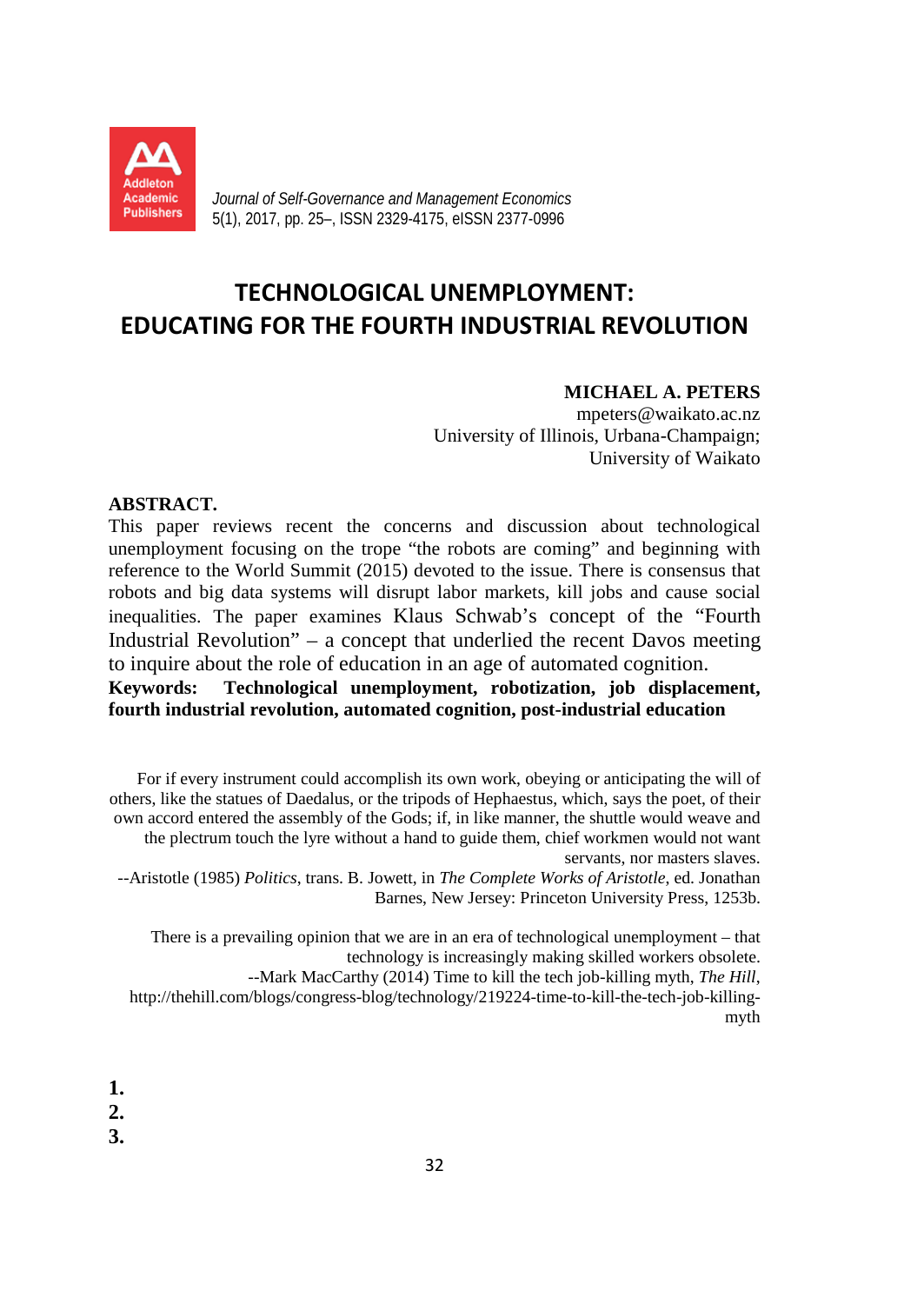#### **4. Introduction: The Robots are Coming**

The 2015 World Summit on "technological unemployment" held in New York September 8 by The World Technology Network [\(http://www.wtn.net/\)](http://www.wtn.net/) in associated with IBM Watson and speakers such as Robert Reich, Larry Summers and Joseph Stiglitz addressed the issues by highlighting the new raft of disruptive technologies that will allegedly create jobless growth and world-wide unemployment:

> Accelerating technological unemployment will likely be one of the most challenging societal issues in the 21st Century. Never before in history are so many industries being simultaneously upended by new technologies. Though "creative destruction," in which lost jobs are replaced with new ones, will be a factor, our newest technologies have the clear potential to eliminate many more jobs than we create. With technology advancing at a geometric pace, robotics, artificial intelligence, 3D-printing, and other innovations with enormous disruptive potential will soon hit the mainstream. Billions of people worldwide are currently employed in industries that will likely be affected—and billions of new entrants to the workforce will need jobs. [http://www.wtn.net/technological](http://www.wtn.net/technological-unemployment-summit)[unemployment-summit](http://www.wtn.net/technological-unemployment-summit)

Larry Summers (2014) writing for *The Wall Street Journal* suggests the main problem is not producing enough but providing enough work: "There are more sectors losing jobs than creating jobs. And the general-purpose aspect of software technology means that even the industries and jobs that it creates are not forever." His views are echoed by the current generation of economists.

Mark MacCarthy (2014) in "Time to kill the tech job-killing myth" acknowledges "There is a prevailing opinion that we are in an era of technological unemployment – that technology is increasingly making skilled workers obsolete." Yet in a contrary mood he is more optimistic choosing to emphasise the long-term relationship between technology and job creation focusing on the software industry that employs some 2.5 million directly and supports job growth in other industries (5 new jobs for every 10 software jobs).

Others are much less sanguine. Erik Brynjolfsson and Andrew McAfee in *Race Against the Machine* (2011) and *The Second Machine Age* (2016) have commented that the computer revolution has huge potential for disrupting labor markets and reducing labor costs. In their latest book they talk of the watershed in robotization and the corresponding increasing capacity and intelligence of digital technologies. Their empirical study led them to three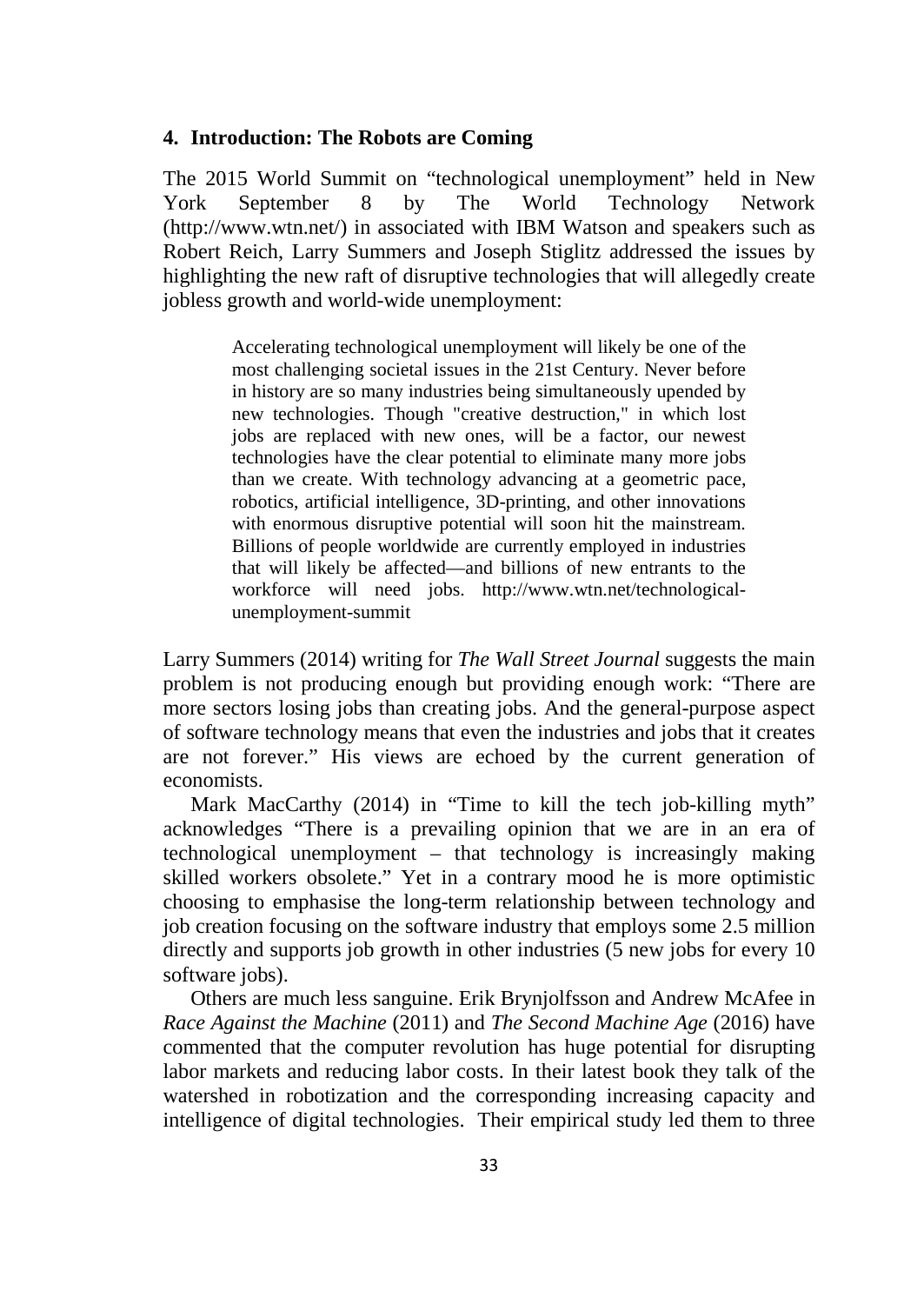broad conclusions. The first, hardly surprising or informative, is that "we're living in a time of astonishing progress with digital technologies—those that have computer hardware, software, and networks at their core….." They go on to argue for a second conclusion that "the transformations brought about by digital technology will be profoundly beneficial ones…." The third conclusion is the one posing the greatest challenge:

> digitization is going to bring with it some thorny challenges…. Rapid and accelerating digitization is likely to bring economic rather than environmental disruption, stemming from the fact thatas computers get more powerful, companies have less need for some kinds of workers. Technological progress is going to leave behindsome people, perhaps even a lot of people, as it races ahead (p. 11).

In an interview entitled "The Great Decoupling" McAfee suggests "Digital technologies are doing for human brainpower what the steam engine and related technologies did for human muscle power during the Industrial Revolution. They're allowing us to overcome many limitations rapidly and to open up new frontiers with unprecedented speed." Brynjolfsson adds "Digital technologies allow you to make copies at almost zero cost. Each copy is a perfect replica, and each copy can be transmitted almost anywhere on the planet nearly instantaneously. Those were not characteristics of the First Machine Age, but they are standard for digital goods, and that leads to some unusual outcomes, such as winner-take-most markets." [\(https://hbr.org/2015/06/the-great-decoupling\)](https://hbr.org/2015/06/the-great-decoupling).

If the era of the Industrial Revolution was the First Machine Age, and Electicity the Second, then Electronics was the Third, and the Internet as plaform the Fourth.

In 2003 Marshall Brain wrote a series of articles on the coming robotic revolution. Over ten years later following the publication of *Robotic Nation*  he notes the pace of automation has increased with advent of driverless cars, pilotless drones and automated retail systems like ATMs, restaurant kiosks, and self-service checkouts. These developsments emphasize the emergence of autonomous intelligent systems taking the form of humanoid robots. Moore's law CPU power doubles every 18 to 24 months or so and he documents Intel's release of the 4004 microprocessor in 1971 with a 4-bit chip running at 108 kilohertz and some 2,300 transistors, followed by the first IBM PC in 1981, Itel's first Pentium processor in 1993 (4.7 megahertz with 30,000 transitors), and the Pentium 4 with 1.5 gigahertz and 42 million transistors. Today supercomputers like the Milky Way-2 has in excess of  $300$  quadrillion FLOPS (floating operations per second).<sup>1</sup> The iPhone 6 has more computing power than the Cray 2 supercomputers of the 1980s.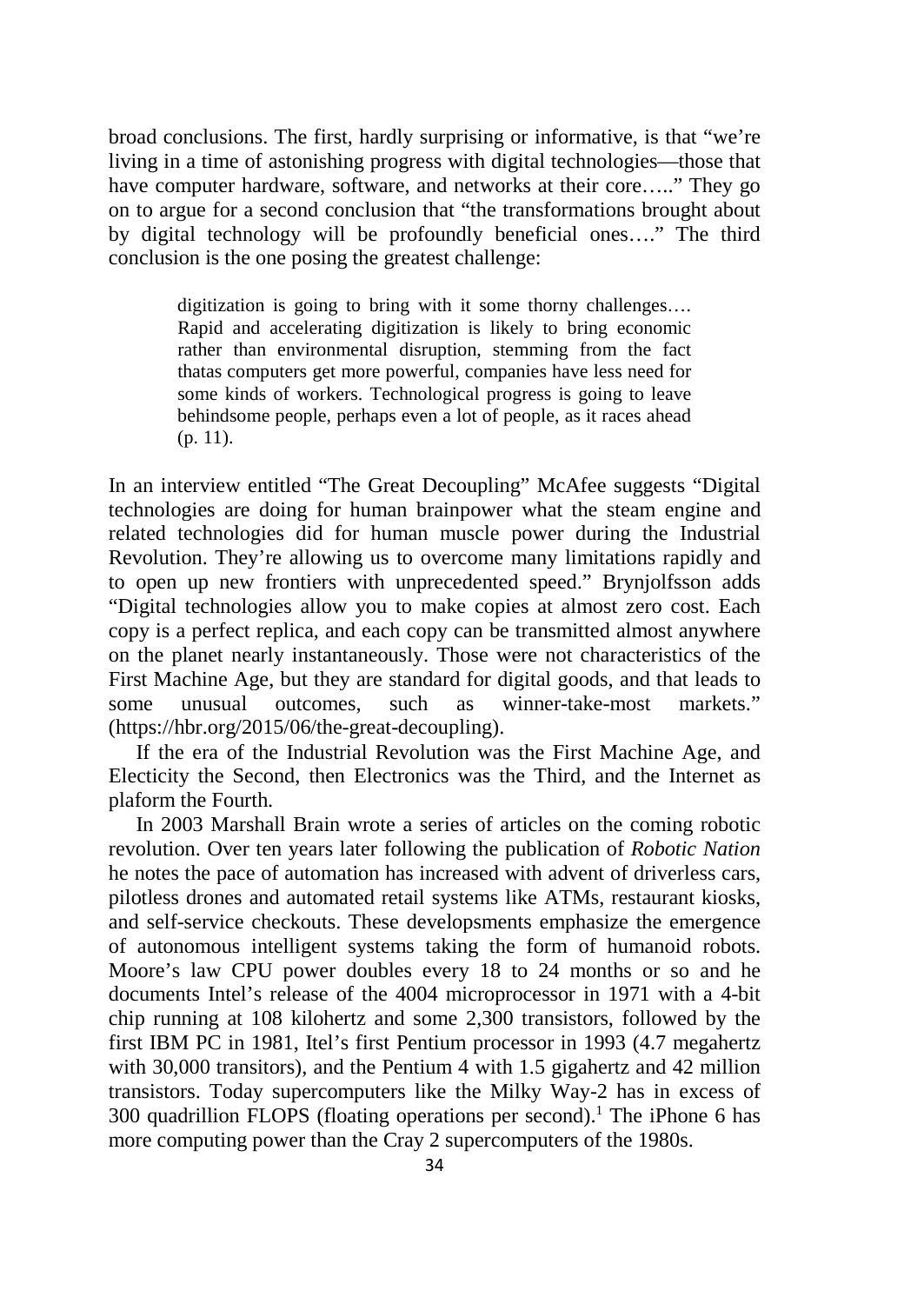Martin Ford (2009) in *The Lights in the Tunnel: Automation, Accelerating Technology and the Economy of the Future* argues that as technology accelerates machine automation may ultimately take over the economy creating significant job loss (up to 50% of all jobs in two decades) and a diminished discretionary income for the bulk of consumers.

Technological unemployment is undoubtedly an impending problem that will create greater inequalities and an increasing gap between the returns to labor and the returns to capital. There have been many proposed solutions to this problem including the Luddite strategy of refusing innovation, as well as more progression solutions based on the provision of welfare and public employment schemes and the introduction of a basic minimum income. Some economists have talked of granting subsidies and grants to small business and self-employed, the introduction of a shorter working week, and public ownership of the technolgocial infrstructure. In this general environment it seems increasingly unlikely that education by itself will be sufficient to solve problems of technological unemployment.<sup>2</sup>

# **2. Klaus Schwab's Fourth Industrial Revolution**

Klaus Schwab, the Founder and Executive Chairman, World Economic Forum wrote the underlying paper for the economic summit at Davos 2016 profiling what he calls "The Fourth Industrial Revolution":

> We stand on the brink of a technological revolution that will fundamentally alter the way we live, work, and relate to one another. In its scale, scope, and complexity, the transformation will be unlike anything humankind has experienced before. We do not yet know just how it will unfold, but one thing is clear: the response to it must be integrated and comprehensive, involving all stakeholders of the global polity, from the public and private sectors to academia and civil society. Schwab, 2016, [http://www.weforum.org/agenda/2016/01/the-fourth-industrial](http://www.weforum.org/agenda/2016/01/the-fourth-industrial-revolution-what-it-means-and-how-to-respond)[revolution-what-it-means-and-how-to-respond](http://www.weforum.org/agenda/2016/01/the-fourth-industrial-revolution-what-it-means-and-how-to-respond)

He pictures the next industrial revolution as succeding the IT revolution of the 1970s that automated production and he speculates that a fourth revolution based on what he calls "cyber-physical systems" is the next development paradigm. First an era dominated by steam and mechanical production, what we commonly know as the industrial revolution, followed by the mass production paradigm that dominated the electric age, then IT and finally cyber-physical systems that can be seen as distinct era because of its velocity, scope and system impact. This is the age of global connections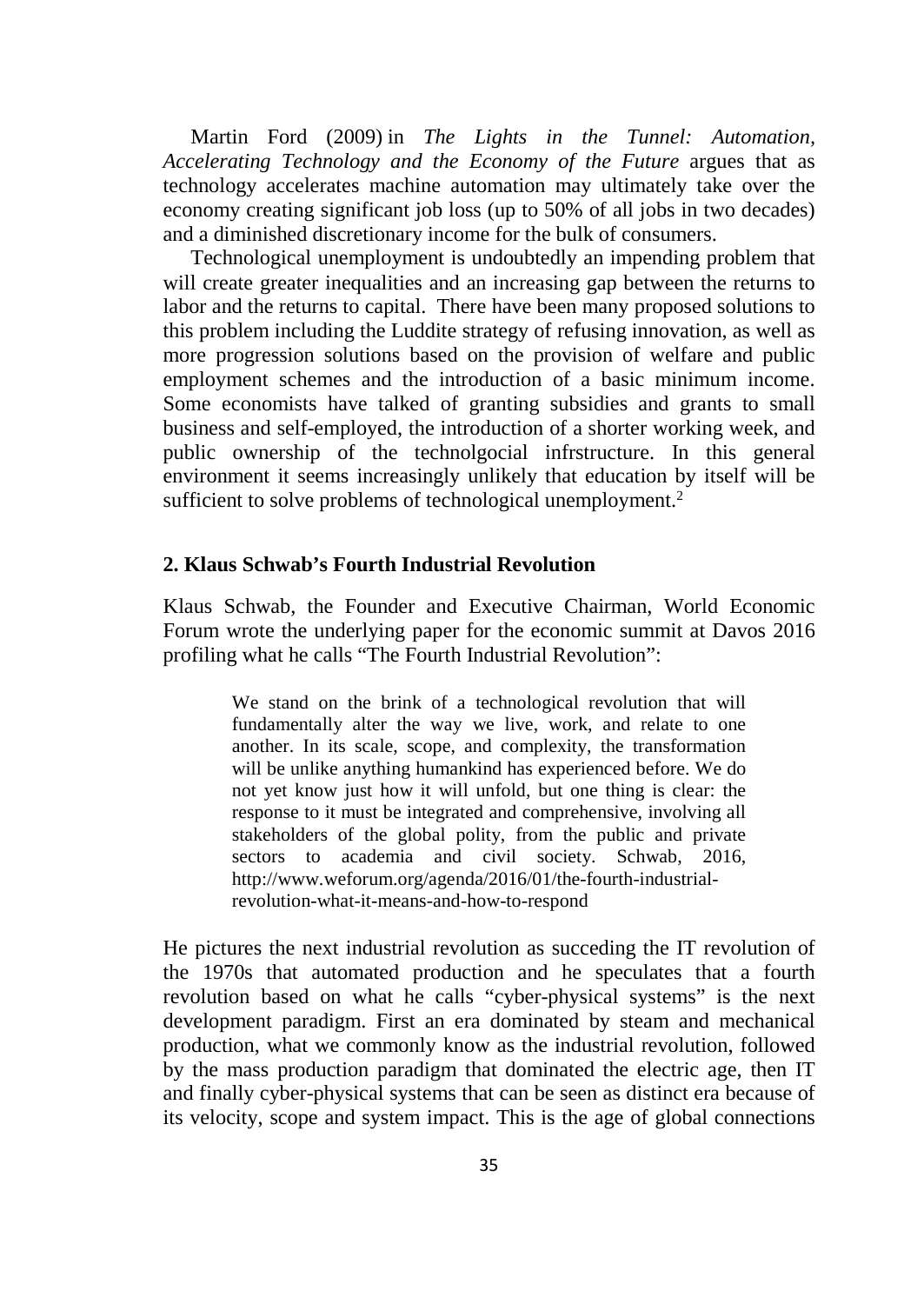that have the power to transform entire systems of 'production, management, and governance.'

| Navigating the next industrial revolution |                |       |                                                       |
|-------------------------------------------|----------------|-------|-------------------------------------------------------|
| Revolution                                |                |       | Year Information                                      |
|                                           |                |       | 1 1784 Steam, water, mechanical production equipment  |
|                                           | $\overline{2}$ |       | 1870 Division of labour, electricity, mass production |
|                                           | З              |       | 1969 Electronics, IT, automated production            |
|                                           |                | $4$ ? | Cyber-physical systems<br><b>Share Image</b>          |

The speed of technological 'breakthrough' Schwab argues has no historical precedent connecting billions of people through mobile devices that have unprecedented processing power, storage and unlimited access to knowledge. He writes: "And these possibilities will be multiplied by emerging technology breakthroughs in fields such as artificial intelligence, robotics, the Internet of Things, autonomous vehicles, 3-D printing, nanotechnology, biotechnology, materials science, energy storage, and quantum computing." [\(http://www.weforum.org/agenda/2016/01/the-fourth](http://www.weforum.org/agenda/2016/01/the-fourth-industrial-revolution-what-it-means-and-how-to-respond)[industrial-revolution-what-it-means-and-how-to-respond\)](http://www.weforum.org/agenda/2016/01/the-fourth-industrial-revolution-what-it-means-and-how-to-respond).

What characterises the Fourth Industrial Revolution is the underlying digital logics that change everything. While it is the means for massive automation and the decline of industrial jobs it is itself not "industrial." This is what Schwab does not understand or theorize very well. An industrial technical system that had its beginnings in England and Scotland with the invention of a refined steam engine that could be applied to the textile industry has now been truly globalized but it is not just the extension of the scope and scale of industrialization that has changed. With each successive wave of technical innovation the logic has undergone fundamental changes in velocity, speed and scope with an accompanying emphasis on processes of abstraction, formalization, and mathematicization that enable and reward autonomous digital network systems.

Having reached its global limits of geography and the integration of world markets, it has increased the speed of its instant messaging and communication such that hundreds of thousands of transactions and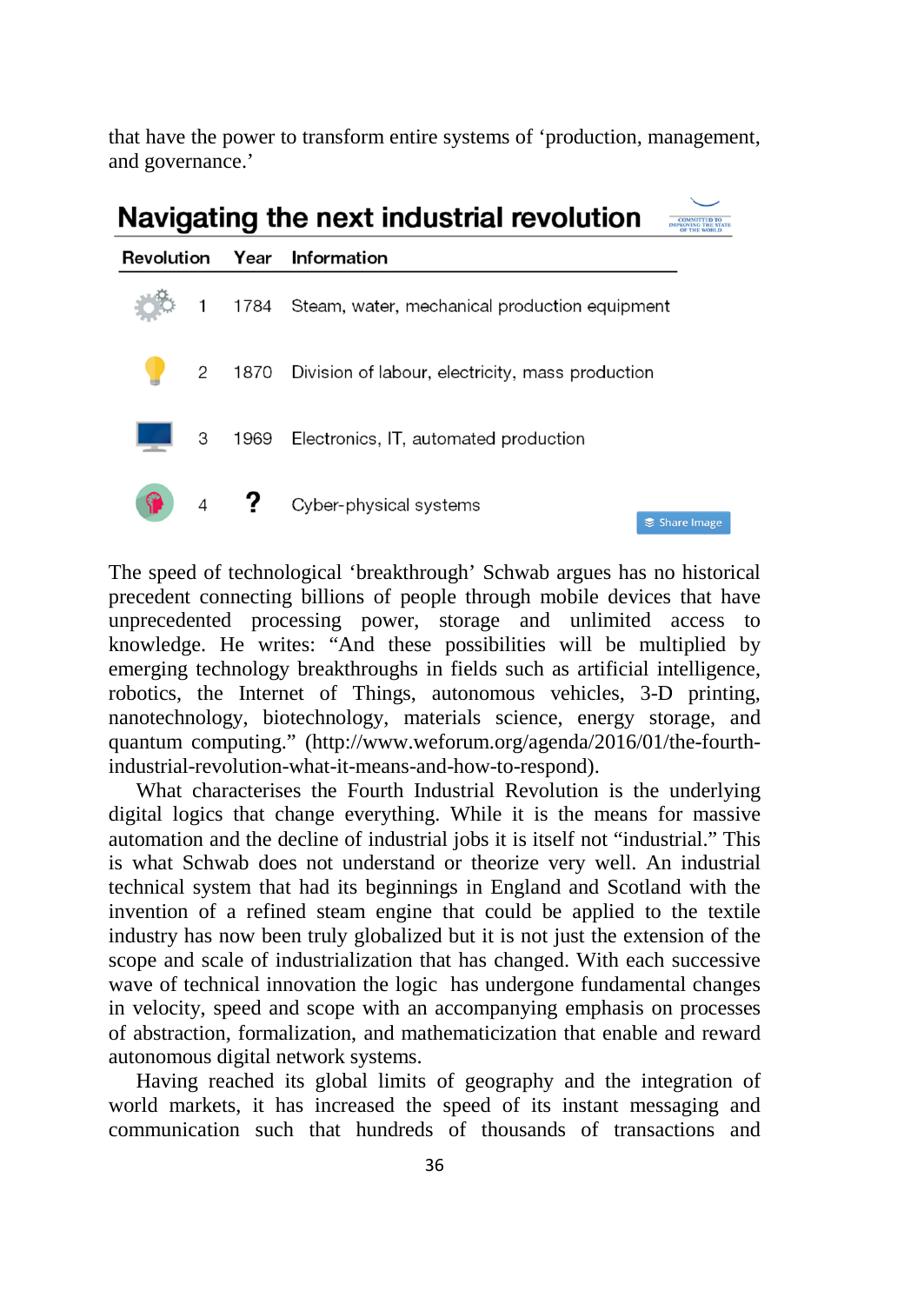information exchanges take place at the *speed of light* within the space of a micro-second.3 Today a single global technical system is emerging that connects and interlocks all major continents with some regionalisation in finance, commodities, news, communication and information. There is a *single planetary technical system* that enables access to global markets in instantaneous real time creating truly globally-scaled markets that dwarf the scale of the first industrial/colonial system and exponentially speeds up all transactions. A fundamental difference is that this single system perfected and refined reaching into every corner of the world no longer works on simple cause and effect and therefore is not linear but rather emulating natural systems becomes dynamic and transformative. This demonstrates the properties of chaotic and complex systems that also increase volatility, interconectivity and unpredictability. It is in part the consequence of the digital logic that drives the single technical system of "algorithmic capitalism."4

Automated cognition is fundamental to digital capitalism.<sup>5</sup> Braidotti  $(2015)$  suggests:

> Automated cognition is central to today's capitalism. From the rationalization of labour and social relations to the financial sector, algorithms are grounding a new mode of thought and control. Within the context of this all-machine phase transition of digital capitalism, it is no longer sufficient to side with the critical theory that accuses computation to be reducing human thought to mere mechanical operations. As information theorist Gregory Chaitin has demonstrated, incomputability and randomness are to be conceived as very condition of computation. If technocapitalism is infected by computational randomness and chaos, therefore also the traditional critique of instrumental rationality has to be put into question: the incomputable cannot be simply understood as being opposed to reason.<sup>6</sup>

Others have provided a critique of "algorithmic ideology" as a means to understand corporate search engines and draw on algorithmic logics for their distributive power (Mager, 2014) and the different spatiotemporalities of automated trading that account for the speed of knowledge exploitation in financial markets (Grinstead, 2016). Ray Kurzweil's arguments that accelerating technology makes this unfolding era truly different especially with the facility of recursive self-improvement and the cumulative growth of AI.<sup>7</sup> This is the age of genetics, nanotechnology and robotics that ushers in the age of singularity, enabling the rebuilding of the world molecule by molecule.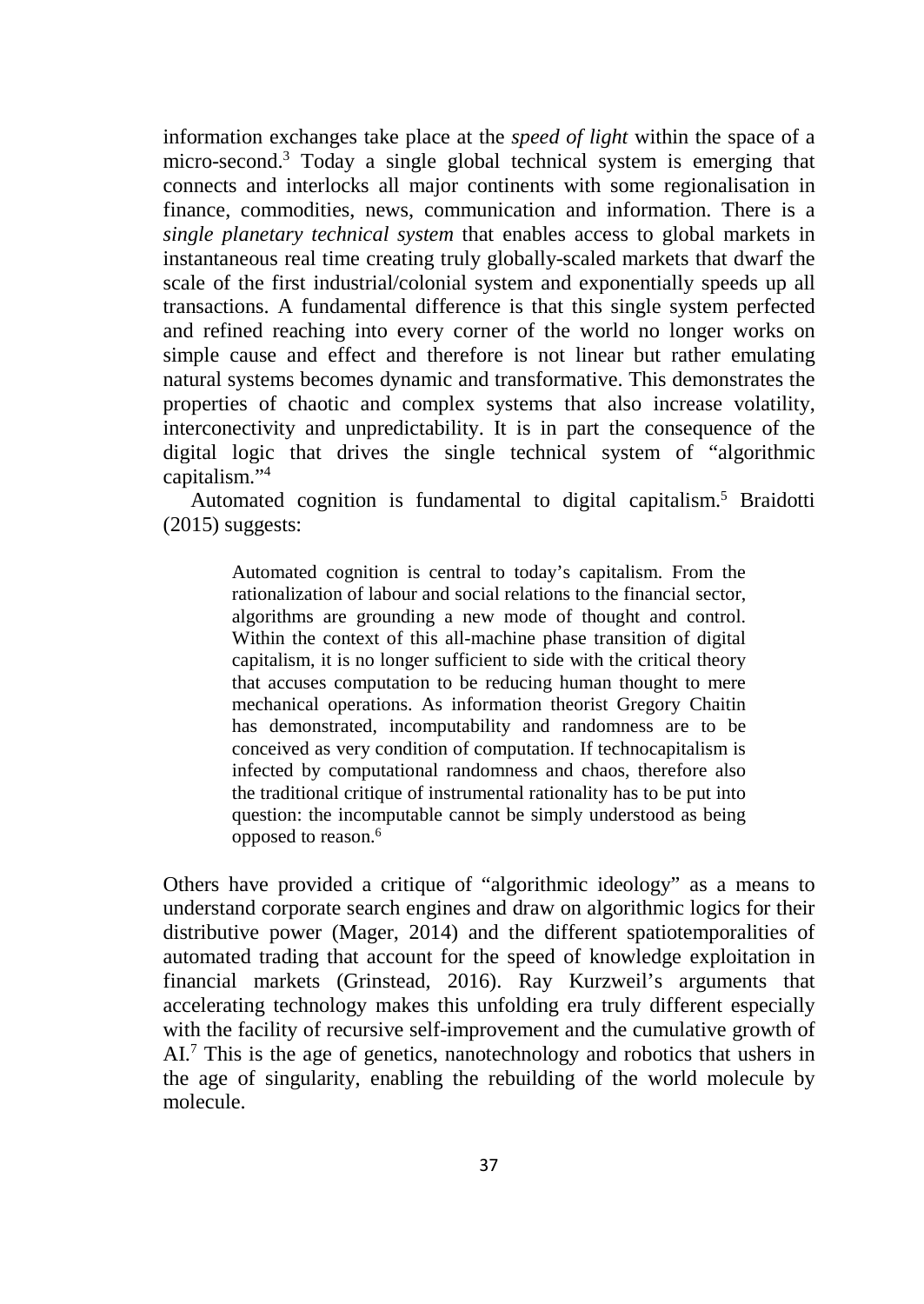Carl Frey and Michael Osborne's (2013) study examines how susceptible jobs are to computerization. Their empiricial work is quite detailed tracking the probability of computerisation for 702 detailed occupations. They argue: "about 47 percent of total US employment is at risk." They "provide evidence that wages and educational attainment exhibit a strong negative relationship with an occupation's probability of computerisation." Their conclusion is worth refering to. They write:

> While computerisation has been historically confined to routine tasks involving explicit rule-based activities (Autor, et al., 2003; Goos, et al., 2009; Autor and Dorn, 2013), algorithms for big data are now rapidly entering domains reliant upon pattern recognition and can readily substitute for labour in a wide range of non-routine cognitive tasks (Brynjolfsson and McAfee, 2011; MGI, 2013). In addition, advanced robots are gaining enhanced senses and dexterity, allowing them to perform a broader scope of manual tasks (IFR, 2012b; Robotics-VO, 2013; MGI, 2013). This is likely to change the nature of work across industries and occupations (p. 44).

They find that their model predicts job losses also in the service sector as well as transportation and logistics occupations, office and administrative support workers, and labour in production occupations. As they indicate "While nineteenth century manufacturing technologies largely substituted for skilled labour through the simplification of tasks… the Computer Revolution of the twentieth century caused a hollowing-out of middleincome jobs" (p. 45). These conclusions ought to be sobering for policy makers and educationalists alike: where will new jobs come from and what is the purpose for education especially at advanced levels when the covenant between higher education and jobs has been permanently broken? Frey and Osborne (2015) argue that the job stagnation in the digital age can only be avoided by a shift towards inclusive growth. How can higher education address inequalities brought on by technological change? With the expanding scope of automation will self-employment become the new normal? In relation to the prospect of transforming education they write:

> While the concern over technological unemployment has so far proven to be exaggerated, the reason why human labour has prevailed relates to its ability to acquire new skills. Yet this will become increasingly challenging as new work requires a higher degree of cognitive abilities. At a time when technological change is happening even faster, a main hurdle for workers to adapt is thus the surging costs of education (p. 89).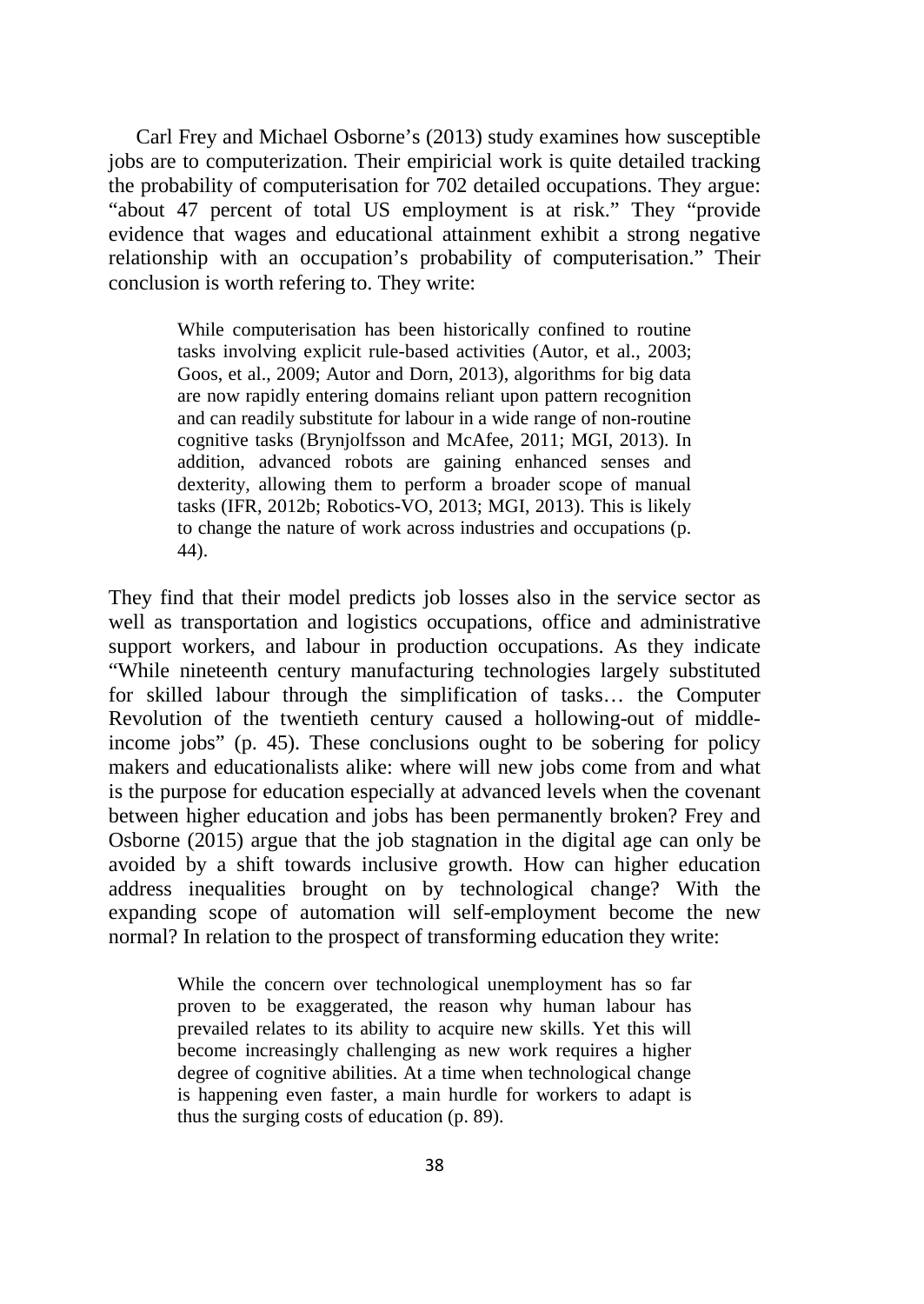They note the surge in university fees and the spiralling student debt but argue that the same digital forces at work transforming the future of work can also transform education with the advent of MOOCS and virtual academies. They comment rather optimistically: "On campus lectures have no pause, rewind or fast-forward buttons, but MOOCs allow students to learn in ways that suit them the best. Students can skip some lectures while attending others several times at virtually no additional cost" (p. 90). Yet their account is uncritical of MOOCs and other forms of online learning that tend to follow the old industrial principles of one-to-the-many broadcast with little room for interaction and virtually no space as yet for the routine development of user content.<sup>8</sup>

The MOOCs revolution promises to open up school level and higher education by providing accessible, flexible, affordable courses, using a range of platforms. Fast-track completion of university courses for free or low cost has the potential to change course delivery, quality assurance and accreditation, credentialing, tuition fee structures and academic labour. Educational institutions need to learn from these initiatives and adopt new business, financial and revenue models to meet the needs of learners in an open marketplace. Open education brings opportunities for innovation and exploration of new learning models and practices. At the same time universities need to understand the threats of the monopolization of knowledge and privatization of higher education. By contrast they need to look to the prospects and promise of new forms of openness (open source, open access, open education, open science, open management) that promote "creative labor" and the democratization of knowledge (Peters, 2013d). Policy makers need to embrace openness and make education affordable and accessible and also profitable for institutions in an open higher education ecosystem (Peters & Britez, 2008; Peters & Roberts, 2011; Peters, Besley & Araya, 2013).

Universities need to understand how four thousand years of linear writing is giving way to the tele-image and the ways in which digitization as an economic force holds sway over the cultural and the political. They need also to examine the evolution of new forms of collective intelligence (Levy, 2015; Peters, 2015) and their political innovations (Peters & Heraud, 2015)- to mention a number of the immanent possibilities.

The digital revolution in and of itself will not transform education neccessarily for the good. What is required in addition to new digital technolgies and the emergence of massive digital systems that operate to centralise power is both political will and social vision to respond to the question: what is the role of higher education in the digital age when technological unemployment becomes the rule rather than the exception?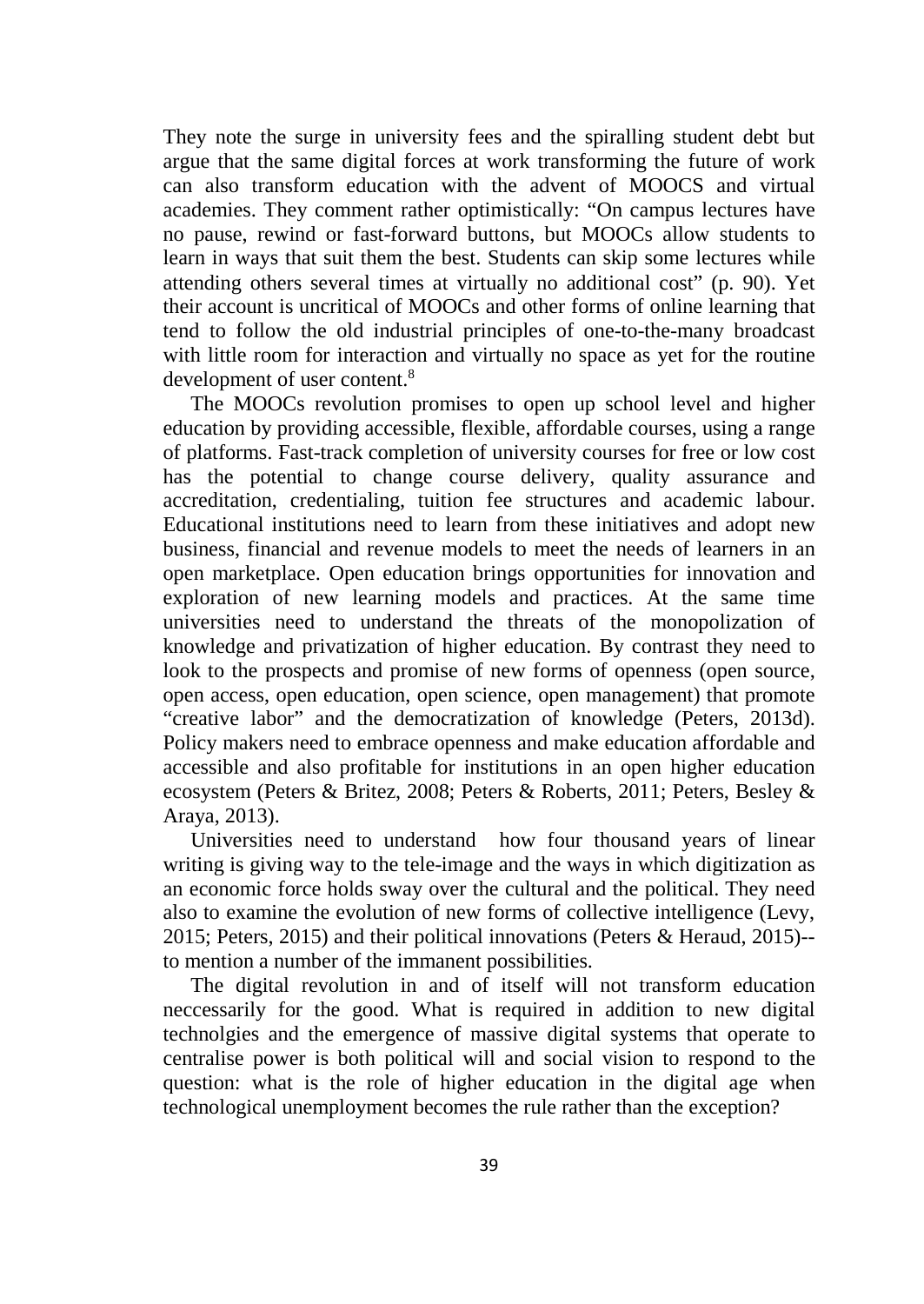#### **NOTES**

1. See<http://pages.experts-exchange.com/processing-power-compared/>

2. See Phillip Brown, Hugh Lauder and David Ashton (2011) *The Global Auction: The Broken Promises of Education, Jobs and Incomes*. See also <https://www.youtube.com/watch?v=hyDVQpktyVY>

3. See [http://wpfdc.org/blog/economics/18793-speed-power-and-the-physics-of](http://wpfdc.org/blog/economics/18793-speed-power-and-the-physics-of-finance-capitalism)[finance-capitalism](http://wpfdc.org/blog/economics/18793-speed-power-and-the-physics-of-finance-capitalism)

4. See [http://www.truth-out.org/news/item/8887-algorithmic-capitalism-and](http://www.truth-out.org/news/item/8887-algorithmic-capitalism-and-educational-futures-informationalism-and-the-googlization-of-knowledge)[educational-futures-informationalism-and-the-googlization-of-knowledge](http://www.truth-out.org/news/item/8887-algorithmic-capitalism-and-educational-futures-informationalism-and-the-googlization-of-knowledge)

5. See Boutang's (2012) *Cognitive Capitalism;* Peters & Bulut (2011) *Cognitive Capitalism, Education and Digital Labour*.

6. See [http://cfh-lectures.hum.uu.nl/automated-cognition-algorithmic-capitalism](http://cfh-lectures.hum.uu.nl/automated-cognition-algorithmic-capitalism-and-the-incomputable/)[and-the-incomputable/](http://cfh-lectures.hum.uu.nl/automated-cognition-algorithmic-capitalism-and-the-incomputable/)

7. See in particular Kurzweil's (2006) *The Singularity is Near*. See also [http://thesingularityfilm.com/.](http://thesingularityfilm.com/)

8. See "MOOCs and beyond: the politics of the post-industrial university" (Peters, 2013a); "The Revolution to Come: MOOCs and the Politics of the Postindustrial University" (Peters, 2013b); Massive Open Online Courses and Beyond: the Revolution to Come, [http://www.truth-out.org/news/item/18120](http://www.truth-out.org/news/item/18120-massive-open-online-courses-andbeyond-the-revolution-to-come) [massive-open-online-courses-andbeyond-the-revolution-to-come](http://www.truth-out.org/news/item/18120-massive-open-online-courses-andbeyond-the-revolution-to-come) (Peters 2013c); "The Development of Massive Open Online Courses (MOOCs) in New Zealand" (Gordon, Peters & Besley 2015), [https://akoaotearoa.ac.nz/download/ng/file/group-](https://akoaotearoa.ac.nz/download/ng/file/group-5/development-of-moocs-in-nz.pdf)[5/development-of-moocs-in-nz.pdf](https://akoaotearoa.ac.nz/download/ng/file/group-5/development-of-moocs-in-nz.pdf)

#### **REFERENCES**

Frey, C.A. & Osborne, M.A. (2013) The Future Of Employment: How Susceptible Are Jobs To Computerisation? At [http://www.oxfordmartin.ox.ac.uk/downloads/academic/The\\_Future\\_of\\_Employ](http://www.oxfordmartin.ox.ac.uk/downloads/academic/The_Future_of_Employment.pdf) [ment.pdf](http://www.oxfordmartin.ox.ac.uk/downloads/academic/The_Future_of_Employment.pdf)

Frey, C.A. & Osborne, M.A. (2015) Technology at Work: The Future of Innovation and Employment, [http://www.oxfordmartin.ox.ac.uk/downloads/reports/Citi\\_GPS\\_Technology\\_W](http://www.oxfordmartin.ox.ac.uk/downloads/reports/Citi_GPS_Technology_Work.pdf) [ork.pdf](http://www.oxfordmartin.ox.ac.uk/downloads/reports/Citi_GPS_Technology_Work.pdf)

- Grindsted, T.S. (2016) Geographies of high frequency trading Algorithmic capitalism and its contradictory elements, *Geoforum* 68 (2016) 25–28.
- Levy, P. (2015) Collective Intelligence for Education, *Educational Philosophy and Theory*, 47 (8): 749-754.
- Peters, M.A. (2013b). "The Revolution to Come: MOOCs and the Politics of the Postindustrial University", AARE Keynote, Monday 2 December 2013 at <http://www.slideshare.net/mpt001/moocs-32200609>